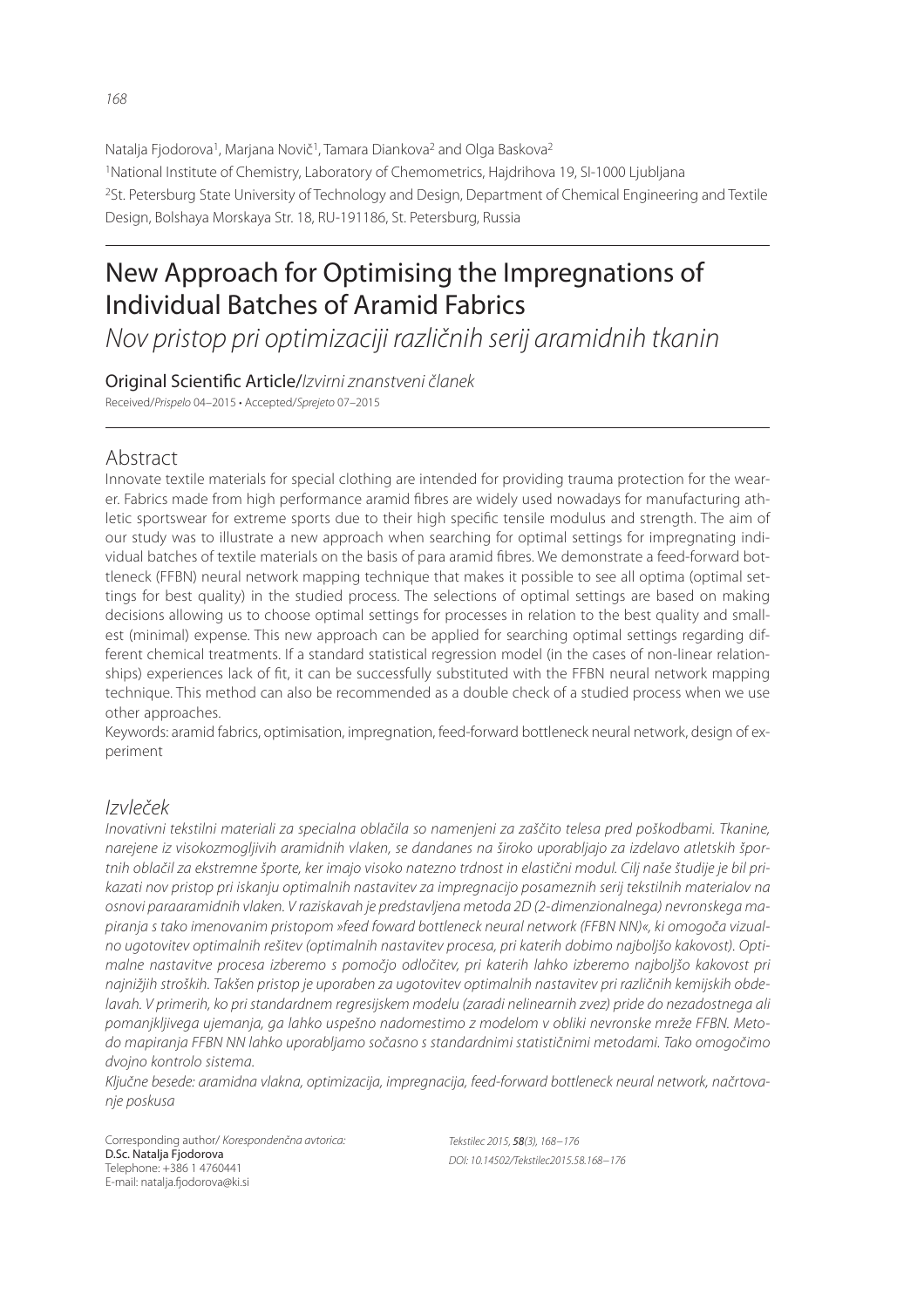#### 1 Introduction

Aramid fibres have been produced in Russia since 1970. The history of the first Russian para aramid fibres under the name SVM (super high-modulus fibre) is given on the web-page of the Alchemie Group  $[1]$ . This group was founded in 1999 to commercialise Russian materials' technologies focusing on unique materials' processes and materials that enable the Alchemie Group to supply ultra-efficient, ultra-light, ultra-high strength materials, composites, components, solutions, systems and products for the 21<sup>st</sup> century. Aramid fibres are currently in production as AuTx-WE fibre based on Rusar (Russian Aramid) technology with a tenacity of over 250 cN/tex. The process of fibre forming is principally different from that used while forming Kevlar and Twaron aramid fibres. The SVM fibre has high strength (190–220 cN/tex), high modulus (75–100 GPa), and elongation at break  $(3,0-4,0\%)$ . This fibre is used for the manufacturing high strength lightweight composites and as a fabric was applied in the creation of the first flexible Russian bullet proof vests.

The current generation of fibres that have become the base for AuTx materials appeared in 1997 under the tradename RUSAR (an abreviation for Russian Aramid). This fibre has very high strength  $(230-270 \text{ cN/tex}$  for AuTx WE and  $>300 \text{ cN/tex}$ for AuTx DWE), high modulus (100–140 GPa), elongation at break at (2,6–3,0%) and is extremly environmentally resilient. The technology of AuTx has a large potential for development [1].

Nowadays the high interest for goods produced from aramide fibres and fabrics has been proved by numerous research [2–8].

In this paper we examined the impregnation processes of high performance fabrics made from aramid fibres designed for the manufacturing of athletic sportswear for extreme sports using the neural network mapping technique when searching for optimal conditions regarding the studied process.

Traditional statistical methods based on the designing of experiments (for example, surface response method or others) are often used for improving the properties of textile materials [9–11]. In some cases the artificial neural network methods have been employed for predicting the properties of fabrics [12–13].

The application of the feed-forward bottleneck neural network (FFBN NN) mapping technique for optimisation is a relatively new method that is easy to use

*169 New Approach for Optimising the Impregnations of Individual Batches of Aramid Fabrics*

and non-time consuming  $[14–19]$ . The projection of multidimensional data into a 2D map enables obtaining of the input and output parameters within the same coordinates. Thus, a contour plot of output parameters (responses) overlapping with locations corresponding to the combinations of input parameters (setting points) enables visualisation of the optimal setting parameters of the technological processes in the 2D map. Implementation of the FFBN NN mapping technique enables the finding of several optimal solutions during the development of the new products, as well as to improve the qualities of industrial products. Application of the FFBN neural network mapping technique for pigment dyeing of aramid and arimid fibres was published in a paper [20]. It was of interest for considering optimisation of the impregnation process of aramid fabrics using the FFBN NN method. The FFBN NN approach in combination with the criteria functions for plotting coded diagrams is innovative within the field of enhancing textile properties via the adjusting of impregnation parameters.

### 2 Materials and methods

#### *2.1 Materials*

Aramid fabrics (Russian name SVM) with mass per unit areas of 131  $g/m^2$  (fabric 1) and 216  $g/m^2$ (fabric 2) produced from polyamide benzimidazole (PABI) filaments were used during the impregnation treatment.

The PABI fibres have extremely high modulus and strength, and are heat-resistant. They are widely



Figure 1: A pattern of a sport jacket and trousers with the pieces of aramid fabrics (darker coloured)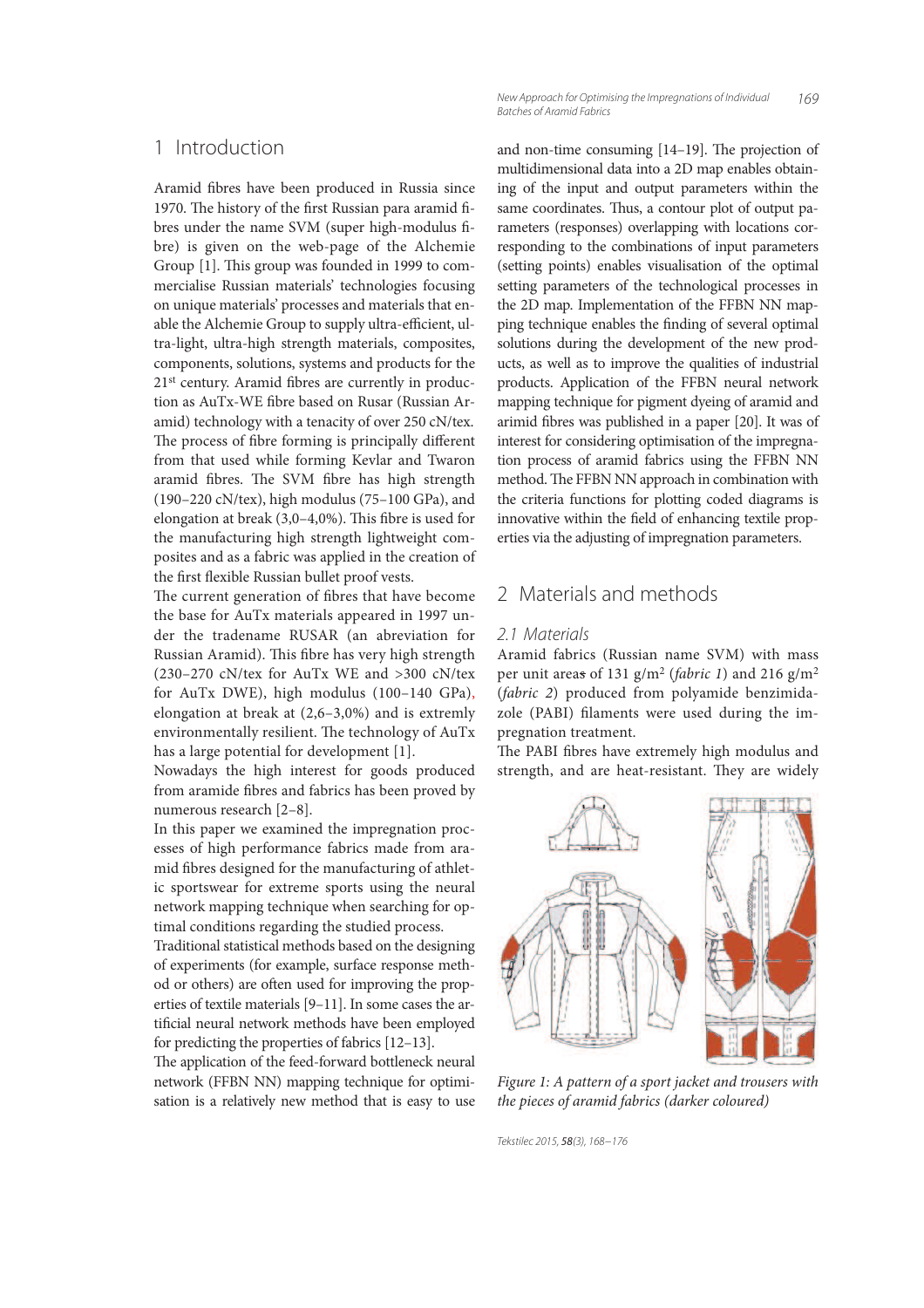used for the production of protective clothing (i.e. bulletproof vests) [21] as well as for the recreational industry in a variety of applications ranging from boating to skiing. In this paper we studied those aramid fabrics used for the manufacturing of athletic sport wear for extreme sports, particularly sport jackets and trousers (see Figure 1).

The quality of lighter *fabric* 1 (131  $g/m<sup>2</sup>$ ) was evaluated using output parameters (responses) Y1–Y4, where Y1 represents weight gain I (%), Y2 stiffness (mm), Y3 tensile strength (daN) and Y4 elongation (%). The quality of *fabric* 2 (216  $g/m^2$  ) was evaluated using output parameters Y5–Y7 where Y5 designates weight gain II (%), Y6 wear-resistanсe (cycles) and Y7 tear force (daN).

#### *2.2 Plan of experimental design for the impregnation process*

The diagram of the impregnation process of aramid fabrics considered in this study is represented in Figure 2. The fabric passes through a bath  $(2)$  and subsequently through squeeze rollers 3, then is directed towards drying in the air and thermo-fixation at 150°C.



Figure 2: A diagram of the impregnation process

Statistical designs of experiments (DOEs) is commonly used in many industries (chemical, polymer, car manufacturing, biotech, food and dairy, pulp and paper, steel and mining, plastic and paints, electronic, telecom, etc.). DOEs can be used for the developments of new products and processes, enhancements of existing products and processes, optimising the qualities and performances of products, screening important factors, minimization-of products' costs and pollution, robustness testing of products and processes, and so on. The goal of our study was improvement of the impregnation process.

The following five independent variables (which affect the qualities of impregnated fabrics) were chosen for the study: the concentration of latex (AH7)  $(x_1, g/l)$ , concentration of gelatin  $(x_2, g/l)$ , concentration of binder (Carbamol)  $(x_3, g/l)$ , concentration of catalyst,  $MgCl_2 x$  6 H<sub>2</sub>O ( $x_4$ ,  $g/l$ ), and heat fixation time,  $(x_5, s)$ .

Each of the 5 independent variables were explored on 5 levels:  $-2$ ,  $-1$ ,  $0$ ,  $+1$  and  $+2$ . The contents and concentrations of components in the impregnation bath used during this study as coded and non-coded values are represented in Table 1. The parameters were varied according to the specification requirements of the technological impregnation process.

A design matrix including the 32 runs (number of experiments) was composed and is represented in Table 2, where Y1–Y4 are response variables related to fabric 1 while Y5-Y7 relate to fabric 2. The input parameters X1–X5 are represented in the coded units (as code levels).

The relationships were examined between the output properties of fabrics (Y1–Y7) depending on the concentrations of the ingredients in the impregnating bath and conditions (times) of the heat settings of film-forming compositions. The goal of optimisation was to discover the maximal or minimal values of the

Table 1: Coded and non-coded values of the independent input variables  $X1-X5$  at 5 levels  $(-2, -1, 0, +1, +2)$ for the impregnating of aramid fabrics

| Input          | Factors/Coded levels                                  | $-2$ | $-1$ |     | $+1$ | $+2$ |
|----------------|-------------------------------------------------------|------|------|-----|------|------|
| X1             | Latex $(AH7) (g/l)$                                   | 100  | 80   | 60  | 40   | 20   |
| X <sub>2</sub> | Gelatin 4%-solution (g/l)                             |      | 20   | 40  | 60   | 80   |
| X <sub>3</sub> | Binder 50%-emulsion $(g/l)$                           | 20   | 40   | 60  | 80   | 100  |
| X4             | Catalyst MgCl <sub>2</sub> x 6 H <sub>2</sub> O (g/l) |      |      | 4   | 6    |      |
| X5             | Heat fixation time (s)                                | 150  | 180  | 210 | 240  | 270  |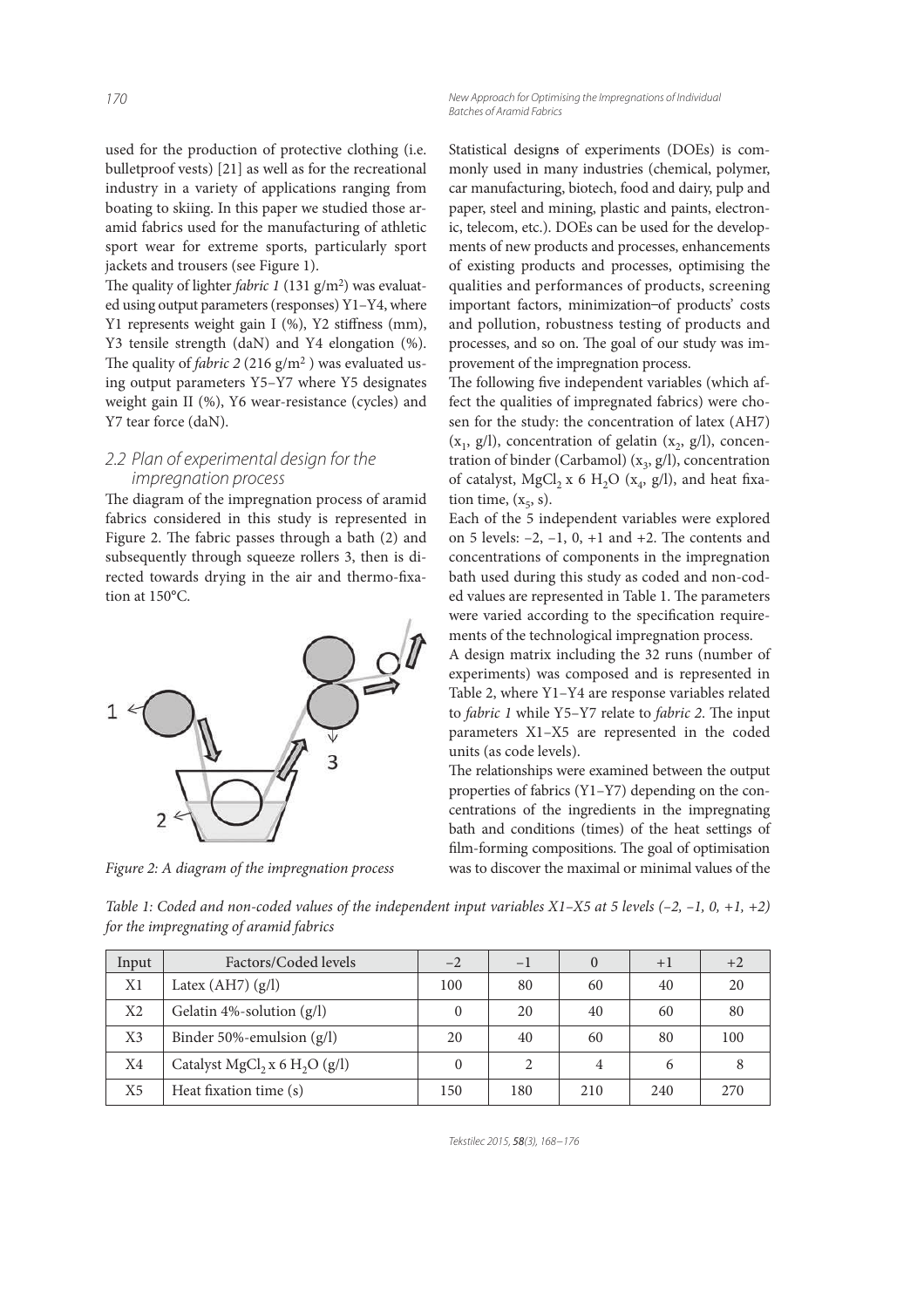|                         | Factors          |                  |                  |                  |                  | Fabric 1 (131 $g/m^2$ ) |                  |          | <b>Fabric 2</b> (216 $g/m^2$ ) |          |                |          |
|-------------------------|------------------|------------------|------------------|------------------|------------------|-------------------------|------------------|----------|--------------------------------|----------|----------------|----------|
|                         |                  |                  |                  |                  |                  | Weight                  | <b>Stiffness</b> | Tensile  | Elonga-                        | Weight   | Wear           | Tear     |
| N <sup>0</sup>          | X1               | X <sub>2</sub>   | X3               | X4               | X <sub>5</sub>   | gain I                  | (mm)             | strength | tion                           | gain II  | resistance     | force    |
|                         |                  |                  |                  |                  |                  | (% )                    |                  | (daN)    | (% )                           | (%)      | (cycles)       | (daN)    |
|                         |                  |                  |                  |                  |                  | Y1                      | Y2               | Y3       | Y <sub>4</sub>                 | $\rm Y5$ | Y <sub>6</sub> | $\rm Y7$ |
| 1                       | $+1$             | $+1$             | $+1$             | $+1$             | $+1$             | 5.7                     | 82               | 228      | 6.2                            | 4.3      | 270            | 40       |
| 2                       | $^{-1}$          | $+1$             | $+1$             | $^{+1}$          | $-1$             | 10.8                    | 90               | 244      | 6.5                            | 5.8      | 280            | 42       |
| 3                       | $+1$             | $-1$             | $+1$             | $+1$             | $^{-1}$          | 7.5                     | 96               | 204      | 6.5                            | 6.5      | 212            | 40       |
| $\overline{\mathbf{4}}$ | $-1$             | $-1$             | $+1$             | $+1$             | $+1$             | 8.1                     | 93               | 250      | 6.3                            | 10.2     | 216            | 40       |
| 5                       | $+1$             | $+1$             | $-1$             | $+1$             | $-1$             | 8.5                     | 73               | 216      | 6.0                            | 3.4      | 285            | 25       |
| 6                       | $-1$             | $+1$             | $-1$             | $+1$             | $+1$             | 7.2                     | 70               | 242      | 5.7                            | 6.7      | 216            | 36       |
| 7                       | $+1$             | $-1$             | $-1$             | $+1$             | $+1$             | 6.2                     | 64               | 214      | 5.3                            | 4.2      | 220            | 40       |
| 8                       | $-1$             | $-1$             | $-1$             | $+1$             | $-1$             | 8.6                     | 70               | 252      | 5.7                            | 6.1      | 225            | 49       |
| 9                       | $+1$             | $+1$             | $+1$             | $-1$             | $-1$             | 8.1                     | 67               | 211      | 5.8                            | 6.1      | 177            | 54       |
| 10                      | $-1$             | $+1$             | $+1$             | $^{-1}$          | $+1$             | 11.6                    | 54               | 243      | 4.7                            | 6.5      | 277            | 57       |
| 11                      | $+1$             | $-1$             | $+1$             | $-1$             | $+1$             | 10.2                    | 49               | 228      | 6.4                            | 7.8      | 192            | 58       |
| 12                      | $-1$             | $-1$             | $+1$             | $-1$             | $-1$             | 11.0                    | 56               | 238      | 6.2                            | 8.2      | 289            | 56       |
| 13                      | $+1$             | $+1$             | $-1$             | $^{-1}$          | $+1$             | 9.6                     | 52               | 228      | 5.9                            | 4.2      | 221            | 50       |
| 14                      | $-1$             | $+1$             | $-1$             | $-1$             | $-1$             | 9.6                     | 51               | 229      | 6.5                            | 5.6      | 270            | 67       |
| 15                      | $+1$             | $-1$             | $-1$             | $-1$             | $-1$             | 5.0                     | 51               | 233      | 6.4                            | 4.3      | 199            | 60       |
| 16                      | $-1$             | $^{-1}$          | $-1$             | $^{-1}$          | $+1$             | 7.4                     | 46               | 220      | 6.0                            | 4.7      | 216            | 64       |
| 17                      | $-2$             | $\overline{0}$   | $\mathbf{0}$     | $\mathbf{0}$     | $\mathbf{0}$     | 10.8                    | 57               | 224      | 5.0                            | 7.9      | 325            | 63       |
| 18                      | $+2$             | $\overline{0}$   | $\mathbf{0}$     | $\mathbf{0}$     | $\mathbf{0}$     | 6.0                     | 54               | 228      | 6.5                            | 4.3      | 258            | 55       |
| 19                      | $\mathbf{0}$     | $-2$             | $\mathbf{0}$     | $\boldsymbol{0}$ | $\boldsymbol{0}$ | 13.3                    | 52               | 198      | 4.5                            | 6.5      | 234            | 56       |
| 20                      | $\mathbf{0}$     | $+2$             | $\mathbf{0}$     | $\mathbf{0}$     | $\mathbf{0}$     | 7.1                     | 53               | 238      | 6.5                            | 5.7      | 206            | 53       |
| 21                      | $\boldsymbol{0}$ | $\mathbf{0}$     | $-2$             | $\overline{0}$   | $\mathbf{0}$     | 8.3                     | 52               | 220      | 5.8                            | 4.3      | 227            | 52       |
| 22                      | $\mathbf{0}$     | $\overline{0}$   | $+2$             | $\mathbf{0}$     | $\mathbf{0}$     | 11.7                    | 52               | 222      | 5.9                            | 7.0      | 203            | 61       |
| 23                      | $\mathbf{0}$     | $\boldsymbol{0}$ | $\boldsymbol{0}$ | $-2$             | $\boldsymbol{0}$ | 4.8                     | 65               | 198      | 6.0                            | 3.5      | 188            | 51       |
| 24                      | $\overline{0}$   | $\mathbf{0}$     | $\overline{0}$   | $+2$             | $\overline{0}$   | 16.                     | 47               | 236      | 6.2                            | 8.8      | 367            | 62       |
| 25                      | $\boldsymbol{0}$ | $\boldsymbol{0}$ | $\boldsymbol{0}$ | $\boldsymbol{0}$ | $-2$             | 9.2                     | 53               | 220      | 6.5                            | 6.0      | 242            | 50       |
| 26                      | $\overline{0}$   | $\overline{0}$   | $\overline{0}$   | $\mathbf{0}$     | $+2$             | 6.2                     | 95               | 232      | 5.5                            | 3.2      | 140            | 60       |
| 27                      | $\overline{0}$   | $\overline{0}$   | $\boldsymbol{0}$ | $\boldsymbol{0}$ | $\overline{0}$   | 8.8                     | 97               | 252      | 6.5                            | 4.6      | 281            | 60       |
| 28                      | $\overline{0}$   | $\overline{0}$   | $\boldsymbol{0}$ | $\overline{0}$   | $\boldsymbol{0}$ | 9.0                     | 98               | 248      | 6.5                            | 4.6      | 304            | 59       |
| 29                      | $\overline{0}$   | $\mathbf{0}$     | $\overline{0}$   | $\mathbf{0}$     | $\boldsymbol{0}$ | 9.2                     | 96               | 248      | 6.4                            | 4.6      | 288            | 65       |
| 30                      | $\overline{0}$   | $\overline{0}$   | $\overline{0}$   | $\boldsymbol{0}$ | $\boldsymbol{0}$ | 8.7                     | 96               | 247      | 6.4                            | 4.6      | 279            | 62       |
| 31                      | $\overline{0}$   | $\overline{0}$   | $\boldsymbol{0}$ | $\overline{0}$   | $\boldsymbol{0}$ | 8.9                     | 97               | 252      | 5.7                            | 4.5      | 291            | 60       |
| 32                      | $\overline{0}$   | $\overline{0}$   | $\Omega$         | $\overline{0}$   | $\boldsymbol{0}$ | 8.8                     | 93               | 251      | 6.0                            | 4.5      | 295            | 63       |
|                         | Target           |                  |                  |                  |                  | min                     | min              | max      | max                            | min      | max            | max      |

Table 2 Experimental layout of the design matrix employed for five independent variables (X1-X5) and output responses (Y1–Y7) for the impregnation process of aramid fabrics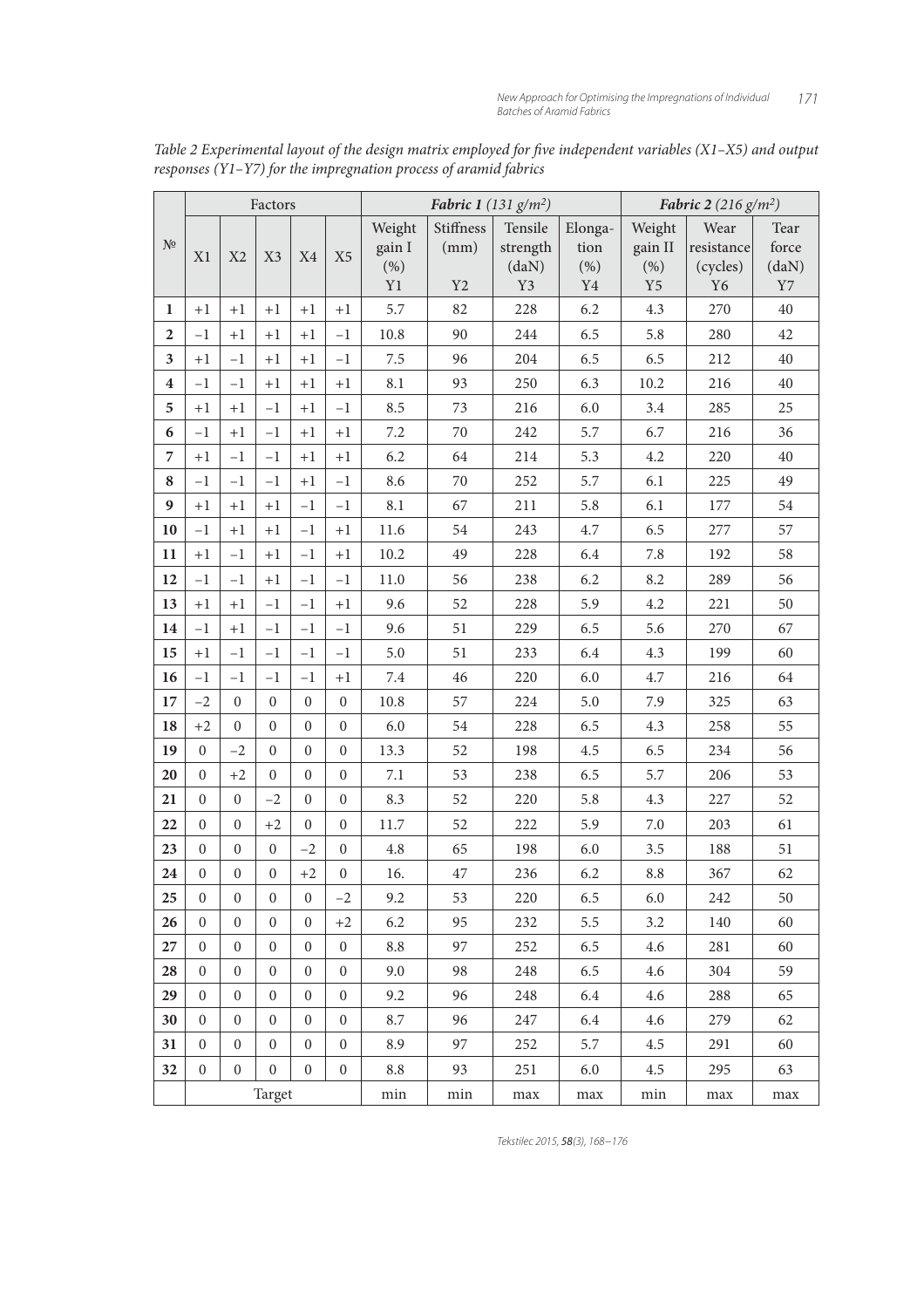objective functions in order to reach the best qualities for the products. In this case the generalised response should be determined. Normalisation of the data was performed in order to obtain a generalised response. In order to obtain the normalized values of the response variables  $(y_n)$ , each y value was divided by its maximal value  $(y_{n1} = y_1/y_{1max}, y_{n2} = y_2/y_{2max}, ...,$  $y_{nk} = y_k / y_{kmax}$ ). As a result values no greater than one were obtained for each of the response and could be compared.

The goal of our optimisation was the maximisations of Y3, Y4, Y6 and Y7 and the minimisations of Y1, Y2 and Y5. Therefore, the generalised values of the response variables was obtained using Equations 1 and 2 for fabric 1 and fabric 2, correspondingly.

$$
(Y_{n\_gen1}) = y_{n3} * y_{n4} / y_{n1} * y_{n2}
$$
  
\n
$$
(Y_{n\_gen2}) = y_{n6} * y_{n7} / y_{n5}
$$
  
\n(1)

It should be noted that the normalised values of "Y" were used in the neural network method described below.

#### *2.3 Feed-forward bottleneck (FFBN) neural network*

The general concept of artificial neural networks (ANN) is based on simplified imitation of the human nervous system.

A simple network has a feed-forward structure: signals flow from inputs forward through any hidden units, eventually reaching the output units. Input data are organised as vectors (based on linear algebra). In other words the input layer serves for introducing the values of the input variables. (In Figure 3 one can see fragments of vectors from the design matrix). Neural networks are typically organised in layers. The hidden and output layer neurons are connected to all the units in the preceding layer. In the study we applied the FFBN NN-containing input layer, hidden layer and de-mapping of input (output layer) (see Figure 4). Layers are made up of a number of interconnected "nodes" which contain an "activation function".

The FFBN neural network applied in the study refers to an auto associative neural network. The feed-forward nets here are trained to produce an approximation of the identity mapping between network inputs and outputs using back propagation or similar learning procedures  $[14–19]$ . This neural network can deal with linear and nonlinear correlation amongst variables. Multidimensional data sets are difficult to interpret and visualise. The FFBN neural network was used for compression and visualisation of the data in 2D maps. The FFBN neural network is formed by means of mapping and demapping the hidden layer. The signals in the two hidden nodes are taken as two coordinates for each input object, enabling a 2D projection of experimental objects onto a 2D map.

The architecture of FFBN NN is represented in Figure 3. The DOE matrics containing » $m$ « factors  $(X1 -$ Xm) with »k« numbers of runs is shown at the top of Figure 3. The principle of bottleneck layer mapping: the two neurons within the hidden layer produce, for each input object  $x_i$ , a corresponding pair of coordinates ( $h_i = \{h_{i,1}, h_{i,2}\}\)$ . The run number »*i*« marked as a vector  $xi = \{x_{i1} x_{i2} x_{i3}...x_{im}\}\.$  In the FFBN each *i-th* object is projected onto a two dimensional map with coordinate  $h_{i1}/h_{i2}$  (see blue arrow). In our experiment we have got 32 projection points  $(k = 32)$  corresponding to 32 experimental settings.



Figure 3: The architecture of feed-forward bottleneck (FFBN) neural network

The 2D map with distribution of 32 experimental settings (as was determined in the plan of the experiment) is shown at the right side of Figure 4 in coordinate H1/H2.

For each of the 32 experimental settings the corresponding value of response Y was determined during the course of the experiment. The projection of Y onto H1/H2 coordinates gave the contour plots of response Y. Overlapping the projections of 32 experimental objects (obtained from the FFBN neural network 2D map) with responses' contour plots in the same coordinates (H1/H2) enables visualisation and the determining of optimal settings (the dark colour in the 2D map corresponds to the highest values of response Y).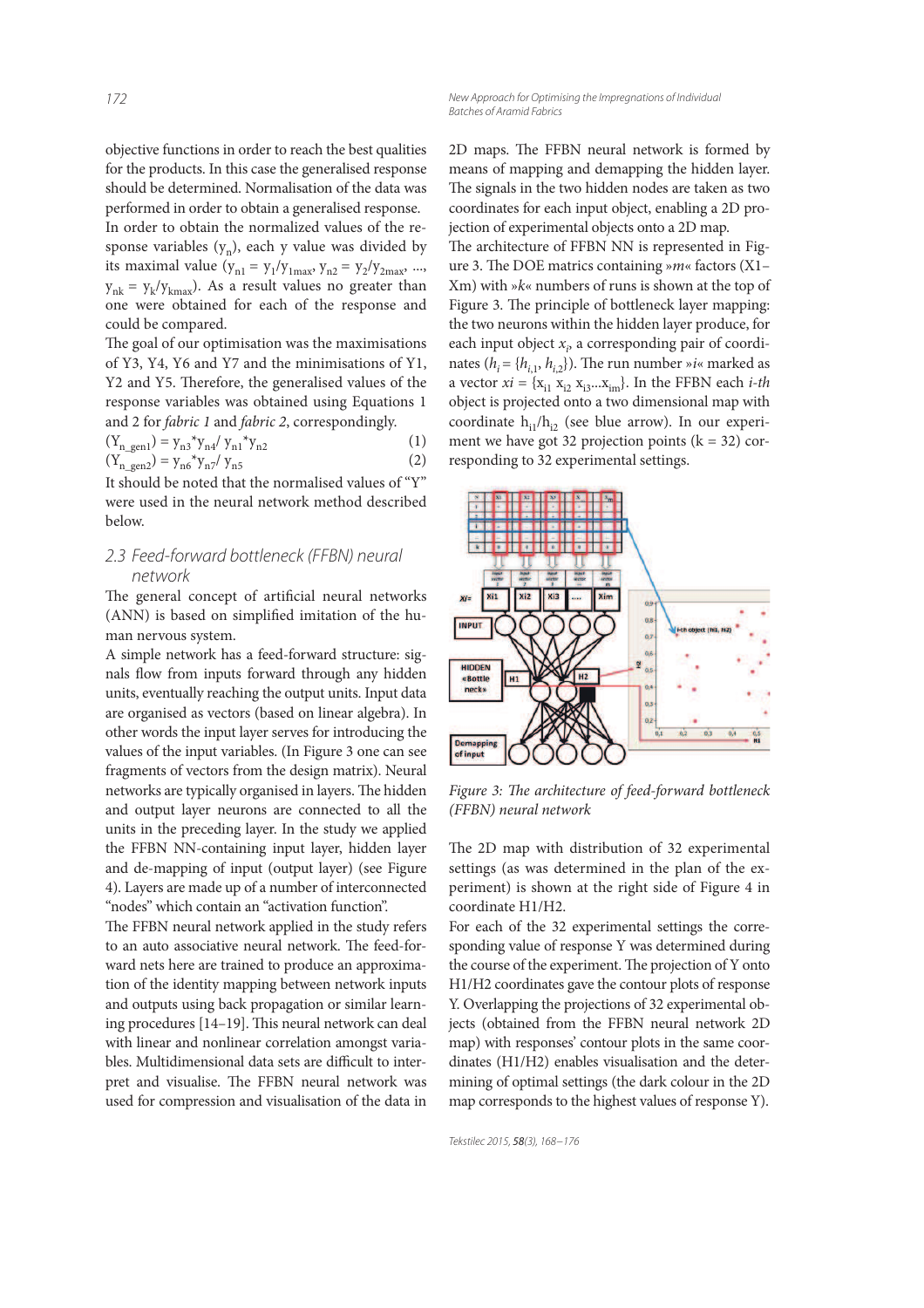### 3 Results and discussions

#### *3.1 Searching optima using FFBN neural network mapping*

The architecture of the FFBN neural network with input matrix (X1–X5) applied in the study and projection of experimantal setting points (1–32) is shown in Figure 4. It complemented the projection of generalised response Ygen1 (for fabric 1) onto a 2D map with the same coordinate H1/H2. The right (bottom) side of Figure 4 illustrates the contour plot of Ygen1 overlapped with 32 input setting points.



Figure 4: The architecture of FFBN neural network with input matrix (X1-X5) and projection of experimental setting (points 1–32), as well as values of generalised response Ygen1 (for fabric 1) onto 2D map with coordinate H1/H2

Input data are represented as vectors X1–X5 corresponding to 5 columns in the design matrix with 32 rows related to the 32 setting points (see Table 2).

A special architecture of error back-propagation neural network was used (5, 2, 5), in which the data are fed into the 5-nodes input layer and then transferred through the 2-nodes hidden layer (compared to a bottleneck) to the 5-nodes output layer. The number of nodes in the input and output layers correspond to the number of independent variables which is equal to 5 (number of factors in DOE). During the training process we are able to get within the output nodes, the values more similar to the input variables of the samples, after passing the bottleneck of the twonode hidden layer. The signals in the two hidden nodes are then taken as two coordinates for each input object acting as a 2D projection of samples into a map.

For each of the 32 experimental settings the corresponding value of Y (Y1–Y7) was determined in the course of the experiment. The projection of 32 combinations of experimental conditions and values of response within the same coordinates H1/H2 enables determination of optima in the impregnation process.

Figure 5 illustrates the experimental data for fabric 1 with surface density 131 g/m<sup>2</sup> . It represents the 34 setting points overlapped with the contour plots of responses: Y1- weight gain, Y2- stiffness, Y3- tensile strength, Y4- elongation and generalised values Ygen $1 = Y3*Y4/Y1*Y2$ .

The dark green (in colour picture)/grey (in the grey scale picture) area corresponds to maximal values. For *fabric 1* it corresponds to combination 15. Thus, for fabric 1 optimal condition settings correspond to levels of  $X1-X5$   $(+,-,-,-,-)$  with parameter X1 at level +1 and parameters Х2–Х5 at the level –1. Thus, the optimal settings for  $fabric$  1 enable obtaining of the following quality characteristics:  $Y1 =$ 5.0%, Y2 = 51mm, Y3 = 233daN; Y4 = 6.4%.

Figure 6 represents the experimental data for fabric  $2$  with surface density  $216$  g/m<sup>2</sup>. The thirty two (32) experimental setting points are overlapped with the contour plots of responses: Y5- weight gain, Y6 wear resistance, Y7- tear force; and generalised values Ygen $2 = Y6*Y7/Y5$ .

For fabric 2 optima for generalised response correspond to combination 14, 18 and central values (zero level (27–32)) (marked with red circles in Figure 6). Non-coded values of Y5–Y7 in that points are seen in Table 2.

We can also select the optimal settings by taking into account individual responses Y6, Y7 and Y5 (not generalised). If the weight gain (Y5) is insignificant (or the values for Y5 at point 24 satisfy our requrements) and we would like to get the highest wear resistance (Y6) and tear force (Y7) we obviously would select point 24 (see Figure 6). This point 24 corresponds to the highest values of Y7 (Y7  $= 62$ daN) and Y6 (Y6  $= 367$ cycles) keeping the Y5 at the middle level  $(Y5 = 8.8\%)$ .

Thus, three (multimum) optima were recommended for *fabric 2*. The first optimum corresponds to the setting point  $14$  (-,+,-,-,-); the second optimum belongs to point **18** (2,0,0,0,0); and the third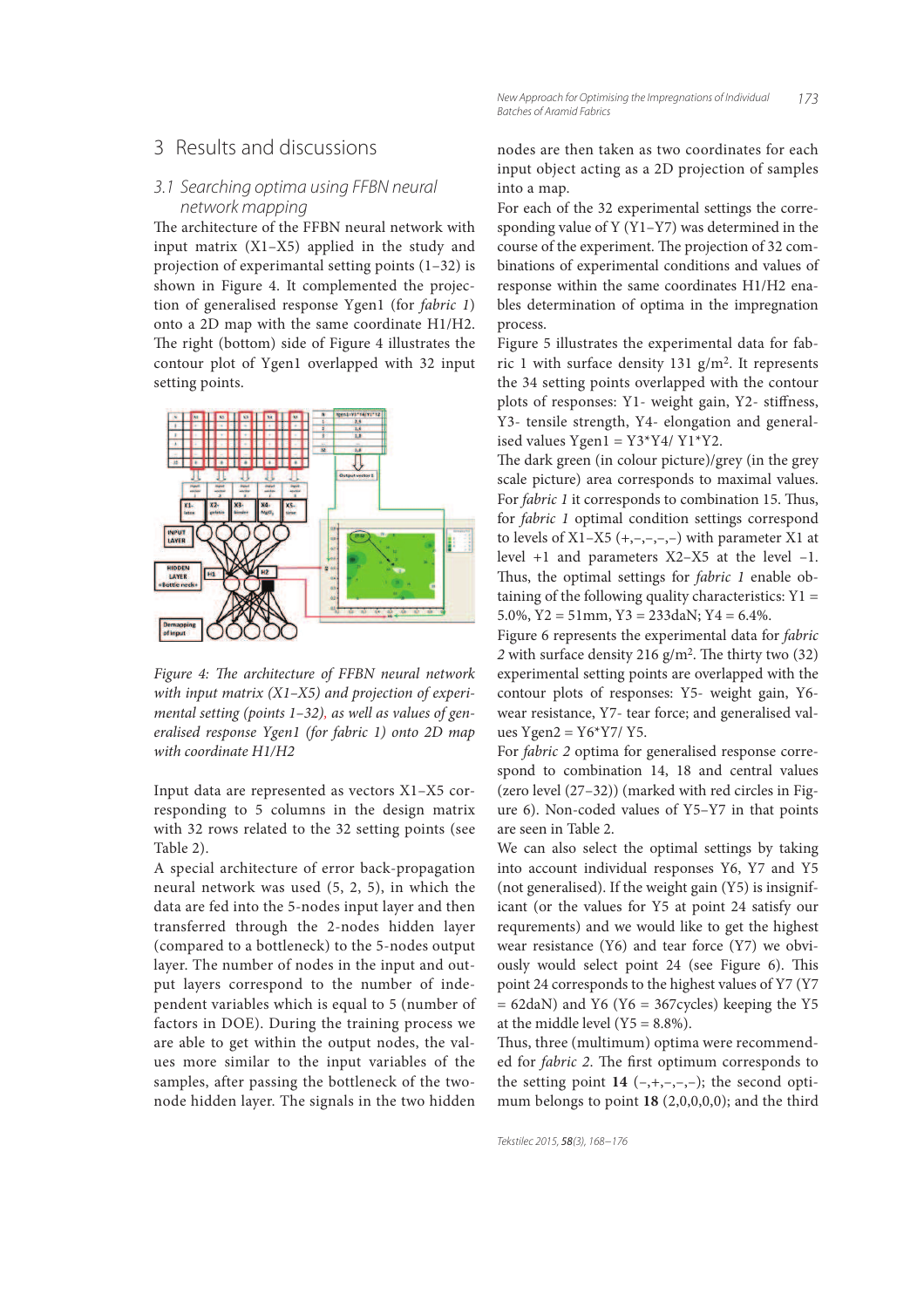*174 New Approach for Optimising the Impregnations of Individual Batches of Aramid Fabrics*



Figure 5: Experimental data for fabric 1 with surface density 131 g/m<sup>2</sup>. Thirty two (32) setting points overlapped with the contour plots of responses: Y1- weight gain; Y2- stiffness; Y3- tensile strength; Y4- elongation, and generalised values Ygen1 = Y3\*Y4/ Y1\*Y2

optimum is located at the centre point **27–32**  $(0,0,0,0,0)$ .

To obtain the highest wear resistance and tear force keeping the weight gain at the middle level we recommend setting point number **24** (0,0,0,+2,0).

Visualisation of the process in the 2D map provides significant information for making decisions and selecting a suitable condition for the experiment. An optimal solution was chosen on the basis of a compromise decision.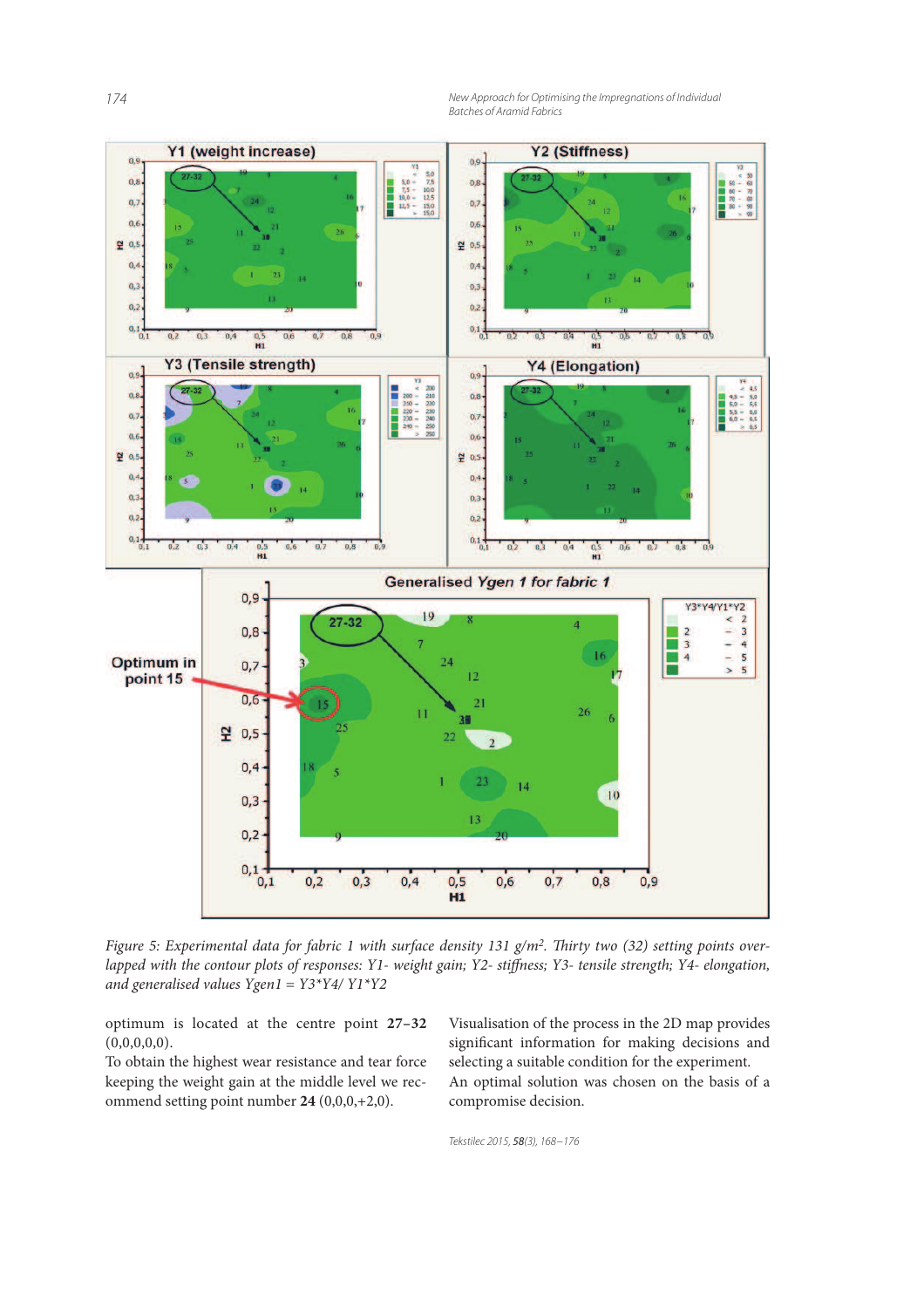

Optimum for Y6 and Y7 in point 24

Optimum for Ygen2 in points 14, 18 and in center point - (27-32)

Figure 6: Experimental data for fabric 2 with surface density 216 g/m<sup>2</sup>. Thirty two (32) setting points overlapped with the contour plots of responses: Y5- weight gain; Y6- wear resistance; Y7- tear force, and generalised values  $Ygen2 = Y6*YY7/Y5$ 

## 4 Conclusion

Implementation of the feed-forward bottleneck neural network technique enabled the finding-out of one optimum for fabric 1 that corresponded to setting parameters in setting point  $15 (+,-,-,-)$ with parameter X1 at level +1 and parameters X2-Х5 at the level –1. For fabric 2 three (multimum) optima were recommended: corresponding to the setting points **14** (–,+,–,–,–), **18** (2, 0,0,0,0) and centre point **27–32** (0,0,0,0,0). To get the highest wear resistance and tear force keeping the weight gain at the middle level and recommended setting point number **24** (0,0,0,+2,0).

The FFBN mapping technique enables the findingout multiple optima that could be selected upon compromise decisions by taking into account the desired quality of material, as well as the technical and economic viewpoint and safety of the process. Translation of the multidimensional process input parameter's space into the 2D coordinate system and application of the criteria function as a combination of the process output parameters can be very informative and opening a whole new area of finding optimal conditions in the field of the textile impregnation industry.

## References

- 1. Alchemie Group home page [online], [accessed 22. 4. 2015]. Available on Word Wide Web: <http://alchemie-group.com/core-materialstechnology/autx-aramid-fibre/compliance/>.
- 2. KIM, Hyun Ah and KIM, Seung Jin. Physical properties of para-aramid/nylon hybrid air textured yarns for protective clothing. Fibers and Polymers, 2014, **15**(11), 2428–2436, doi: 10.1007/s12221-014-2428-5.
- 3. ZHENG, Huanda and ZHENG, Laijiu. Dyeing of meta-aramid fibers with disperse dyes in supercritical carbon dioxide. Fibers and Polymers, 2014, **15**(8), 1627–1634, doi: 10.1007/s12221- 014-1627-4.